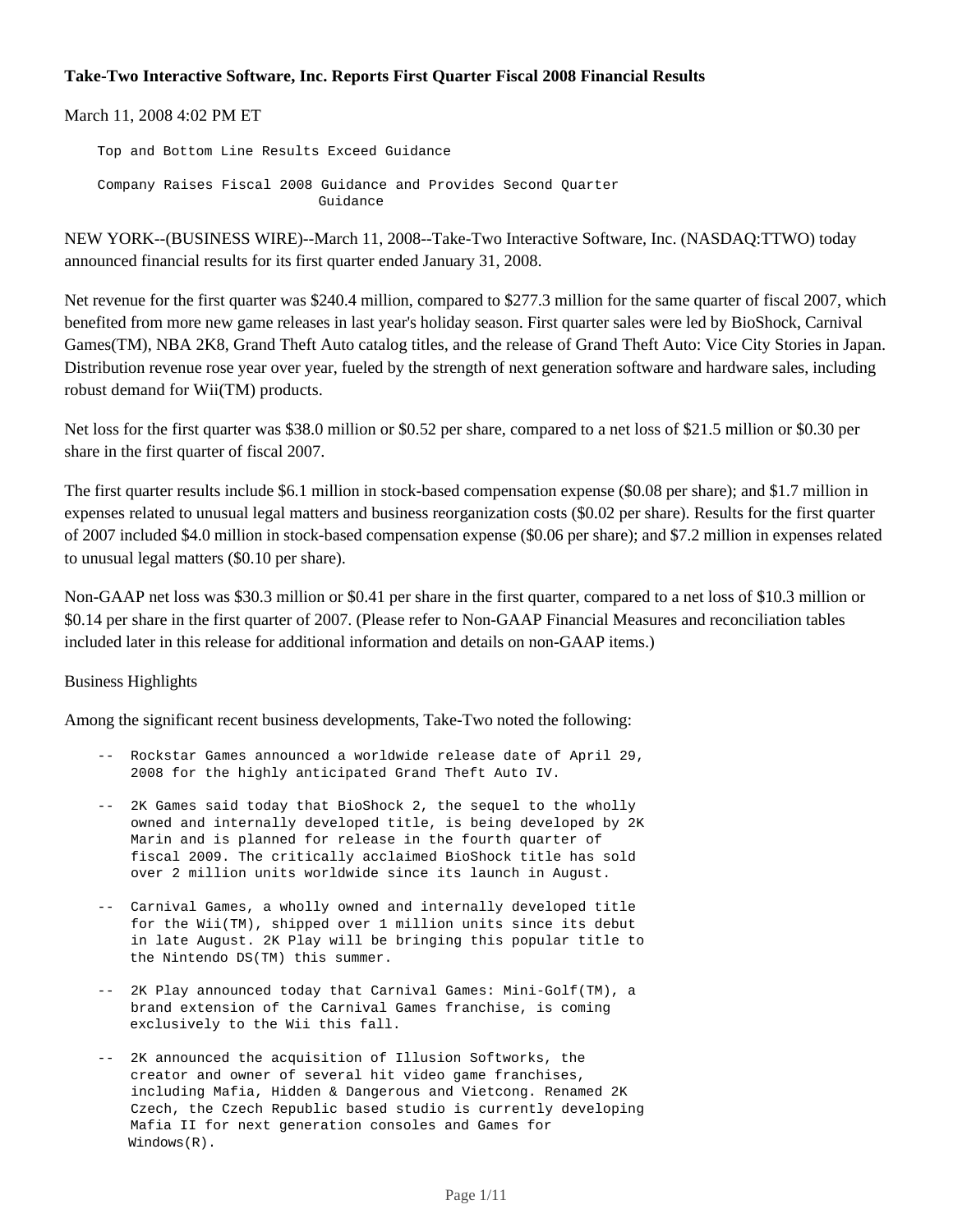Strauss Zelnick, Chairman of Take-Two, stated, "We are pleased with Take-Two's stronger than expected top and bottom line results for the first quarter. Our performance benefited from a diverse range of hit titles in the first quarter, and we are eagerly awaiting the release of Grand Theft Auto IV in the second quarter. We believe that our extraordinary creative assets and improving operational efficiency will be sources of significant value for shareholders as the interactive entertainment industry moves further into the current growth cycle."

Ben Feder, Chief Executive Officer of Take-Two, added, "We're excited about our robust product lineup, most of which is based on internally-owned and developed IP. With one of the strongest release schedules in the industry, Take-Two is clearly well positioned for the future. In addition to Grand Theft Auto IV, for the balance of fiscal 2008 our releases will include Midnight Club: Los Angeles, Sid Meier's Civilization Revolution, Top Spin 3, Don King Presents: Prizefighter, Carnival Games for DS, Carnival Games: Mini-Golf for Wii, NBA(R) 2K9, NHL(R) 2K9, episodic content for Grand Theft Auto IV on Xbox 360, as well as other titles. We also have significant visibility into fiscal 2009, which includes additional episodic content for Grand Theft Auto IV, Mafia II, Borderlands(TM), BioShock 2, our complete sports lineup, additional Nick Jr. titles under our agreement with Nickelodeon, and several new brands."

### Financial Guidance

The Company is providing guidance for the second quarter ending April 30, 2008 and is raising its guidance for the fiscal year ending October 31, 2008 as detailed below. Fiscal 2008 guidance reflects the release of Borderlands for Xbox 360, PLAYSTATION 3 and Games for Windows(R) in fiscal 2009 instead of fiscal 2008 in order to allow additional development time for this highly anticipated game and provide a better balance in the release of Take-Two's triple-A titles.

|                                    | Revenue*             | Non-GAAP EPS $(a)(b)$ |
|------------------------------------|----------------------|-----------------------|
|                                    |                      |                       |
| Second quarter ending<br>4/30/2008 | \$450 to \$500       | $$1.00$ to $$1.10$    |
| Fiscal year ending<br>10/31/2008   | $$1,250$ to $$1,400$ | $$1.35$ to $$1.55$    |

#### \* In millions

(a) The Company's non-GAAP EPS estimates for the second quarter ending April 30, 2008 and fiscal year ending October 31, 2008 exclude approximately \$0.16 and \$0.49 per share, respectively, of stock-based compensation expense; and approximately \$0.04 and \$0.08 per share, respectively, of business reorganization charges and expenses related to unusual legal matters. The Company's stock-based compensation expense for the second quarter and fiscal 2008 reflects the cost of approximately two million stock options issued to ZelnickMedia that are subject to variable accounting. Actual expense to be recorded in connection with these options is dependent upon several factors, including future changes in Take-Two's stock price. (b) EPS estimates reflect tax expense on international operations only.

Key assumptions and dependencies underlying the Company's guidance include continued consumer acceptance of the Xbox 360(R) video game and entertainment system from Microsoft, PLAYSTATION(R)3 computer entertainment system and Wii(TM) home video game system from Nintendo; the ability to develop and publish products that capture market share for these next generation systems while continuing to leverage opportunities on legacy platforms; as well as the timely delivery of the titles detailed in this release.

### Product Pipeline

The following titles shipped during the first and second quarters of 2008:

Title Platform ---------------------------------------------- ----------------------Bully: Scholarship Edition Xbox 360, Wii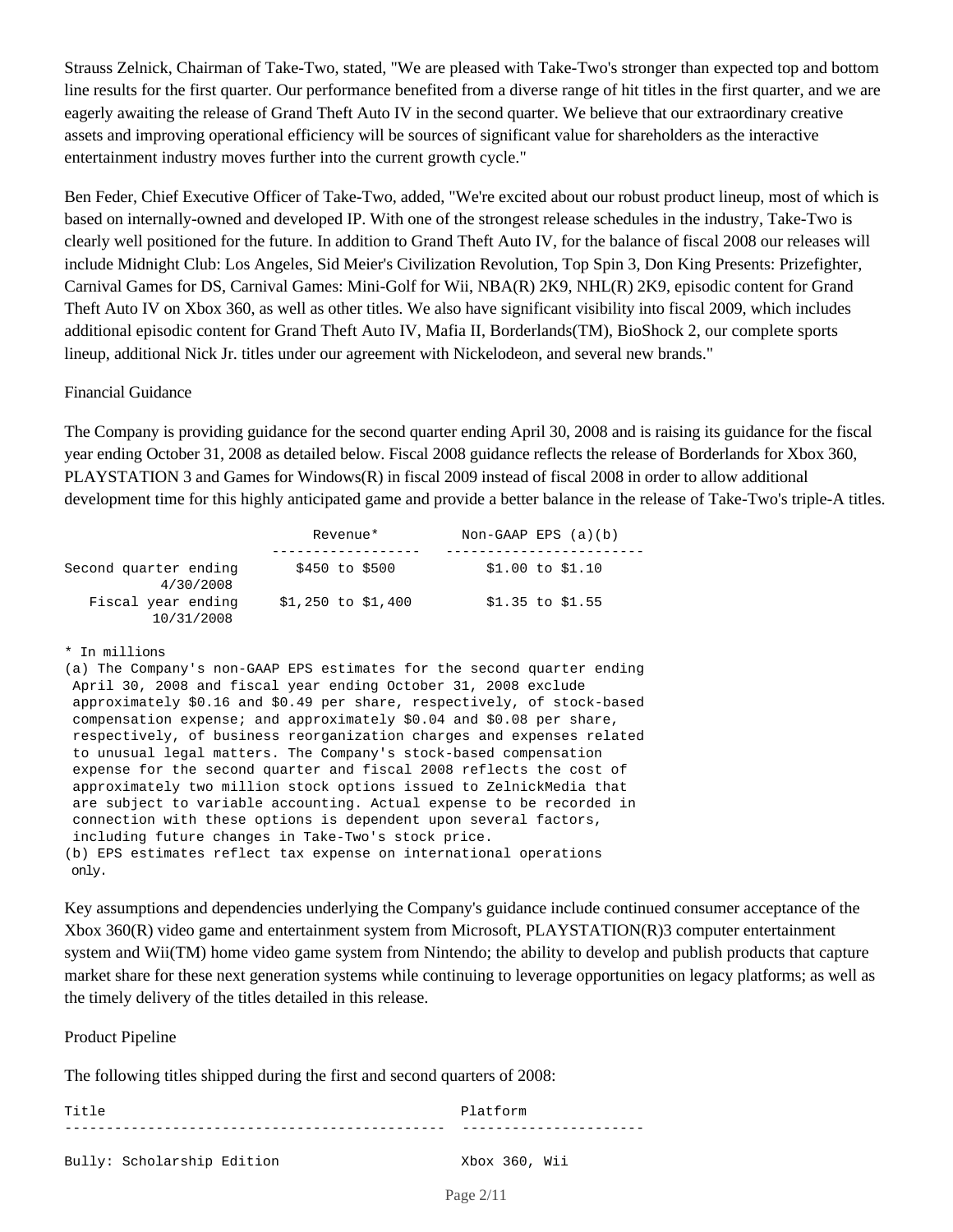| College Hoops 2K8                               |          |              | Xbox 360, PS3, PS2  |  |
|-------------------------------------------------|----------|--------------|---------------------|--|
| Deal or No Deal(TM): Secret Vault Games         | PC.      |              |                     |  |
| Dora the Explorer: Dora Saves the Mermaids (TM) | PS2, DS  |              |                     |  |
| Go, Diego, Go!: Safari Rescue(TM)               |          | Wii, PS2, DS |                     |  |
| Grand Theft Auto: Vice City Stories (Japan)     | PS2, PSP |              |                     |  |
| Major League Baseball(R) 2K8                    |          |              | Xbox 360, PS3, Wii, |  |
|                                                 | PSP, PS2 |              |                     |  |

Take-Two's lineup announced to date for the remainder of fiscal 2008 includes the following titles:

| Title                                          | Platform               |
|------------------------------------------------|------------------------|
|                                                |                        |
|                                                |                        |
| Carnival Games(TM)                             | DS                     |
| Carnival Games: Mini-Golf(TM)                  | Wii                    |
| Don King Presents: Prizefighter                | Xbox 360, Wii, DS      |
| Grand Theft Auto IV                            | Xbox 360, PS3          |
| Grand Theft Auto IV episodic content           | Xbox 360               |
| Major League Baseball(R) 2K8 Fantasy All-Stars | DS                     |
| Midnight Club: Los Angeles                     | Xbox 360, PS3          |
| $NBA(R)$ 2K9                                   | Multiple platforms     |
| $NHL(R)$ 2K9                                   | Multiple platforms     |
| Sid Meier's Civilization(R) Revolution(TM)     | Xbox 360, PS3, DS      |
| Top Spin 3                                     | Xbox 360, PS3, Wii, DS |

### Conference Call

Take-Two will host a conference call today at 4:30 p.m. Eastern Time to review these results and discuss other topics. The call can be accessed by dialing (877) 407-0984 or (201) 689-8577. A live listen-only webcast of the call will be available by visiting http://ir.take2games.com and a replay will be available following the call at the same location.

### Non-GAAP Financial Measures

In addition to reporting financial results in accordance with U.S. generally accepted accounting principles (GAAP), the Company uses non-GAAP measures of financial performance that exclude certain non-recurring or non-cash items. Non-GAAP gross profit, operating loss, net loss and basic and diluted loss per share are measures that exclude certain non-recurring or non-cash items and should be considered in addition to results prepared in accordance with GAAP. They are not intended to be considered in isolation from, as a substitute for, or superior to, GAAP results. These non-GAAP financial measures may be different from similarly titled measures used by other companies.

The non-GAAP measures exclude the following items from the Company's statements of operations:

- -- Business reorganization, restructuring and related expenses
- -- Stock-based compensation
- -- Professional fees and expenses associated with the Company's stock options investigation and certain other unusual regulatory and legal matters
- -- Income tax effects of the items listed above

In addition, the Company may consider whether other significant non-recurring items that arise in the future should also be excluded from the non-GAAP financial measures it uses.

The Company believes that these non-GAAP financial measures, when taken into consideration with the corresponding GAAP financial measures, are important in gaining an understanding of the Company's ongoing business. These non-GAAP financial measures also provide for comparative results from period to period. Therefore, the Company believes it is appropriate to exclude certain items as follows: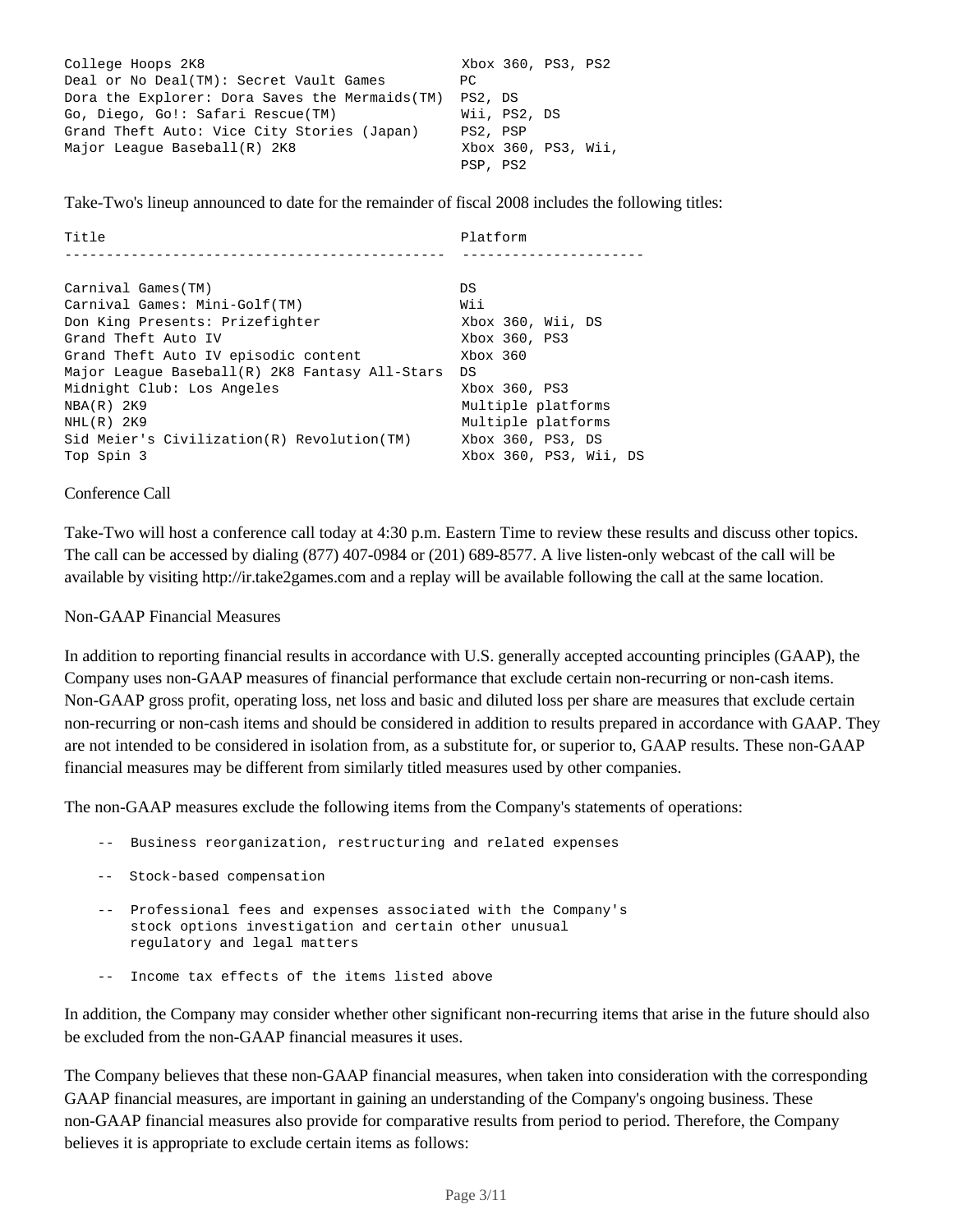# Business reorganization, restructuring and related expenses

In March 2007, the Company's stockholders elected a new slate of members to Take-Two's Board of Directors, who immediately removed the Company's former President and Chief Executive Officer. Subsequently, the Company's former Chief Financial Officer resigned. As a result of these actions and the implementation of a business reorganization plan, the Company incurred significant costs in the year ended October 31, 2007 to reduce headcount, relocate employees and consolidate sales and operational functions.

The Company recorded additional business reorganization costs in the first quarter ended January 31, 2008, and expects that additional business reorganization, restructuring and related costs will be recorded in the remainder of the 2008 fiscal year. Such costs are expected to relate to severance, asset write-offs and associated professional fees. The Company does not engage in reorganization activities on a regular basis and therefore believes it is appropriate to exclude business reorganization expenses from its non-GAAP financial measures.

## Stock-based compensation

The Company does not consider stock-based compensation charges when evaluating business performance and management does not contemplate stock-based compensation expense in their short and long-term operating plans. Furthermore, executive and management incentive compensation plans are generally based on measures that exclude the impact of stock-based compensation. The Company places greater emphasis on shareholder dilution than accounting charges when assessing the impact of stock-based equity awards.

Professional fees and expenses associated with the Company's stock options investigation and certain other unusual regulatory and legal matters

The Company has incurred significant legal and other professional fees associated with both the investigation of stock option grants and the Company's responses to the New York County District Attorney's subpoenas. One of management's primary objectives is to bring conclusion to its regulatory matters. The Company continues to incur expenses for professional fees and has accrued for legal settlements that are outside its ordinary course of business. As a result, the Company has excluded such expenses from its non-GAAP financial measures.

# EBITDA and Adjusted EBITDA

Earnings (loss) before interest, taxes, depreciation and amortization ("EBITDA") is a financial measure not calculated and presented in accordance with accounting principles generally accepted in the United States. Management uses EBITDA adjusted for business reorganization and related expenses ("Adjusted EBITDA"), among other measures, in evaluating the performance of the Company's business units. Adjusted EBITDA is also a significant component of the Company's incentive compensation plans. Adjusted EBITDA should not be considered in isolation from, or as a substitute for, net income/(loss) prepared in accordance with GAAP.

## About Take-Two Interactive Software

Headquartered in New York City, Take-Two Interactive Software, Inc., is a global developer, marketer, distributor and publisher of interactive entertainment software games for the PC, PLAYSTATION(R)3 and PlayStation(R)2 computer entertainment systems, PSP(R) (PlayStation(R)Portable) system, Xbox 360(R) and Xbox(R) video game and entertainment systems from Microsoft, Wii(TM), Nintendo GameCube(TM), Nintendo DS(TM) and Game Boy(R) Advance. The Company publishes and develops products through its wholly owned labels Rockstar Games, 2K Games, 2K Sports and 2K Play, and distributes software, hardware and accessories in North America through its Jack of All Games subsidiary. Take-Two's common stock is publicly traded on NASDAQ under the symbol TTWO. For more corporate and product information please visit our website at www.take2games.com.

All trademarks and copyrights contained herein are the property of their respective holders.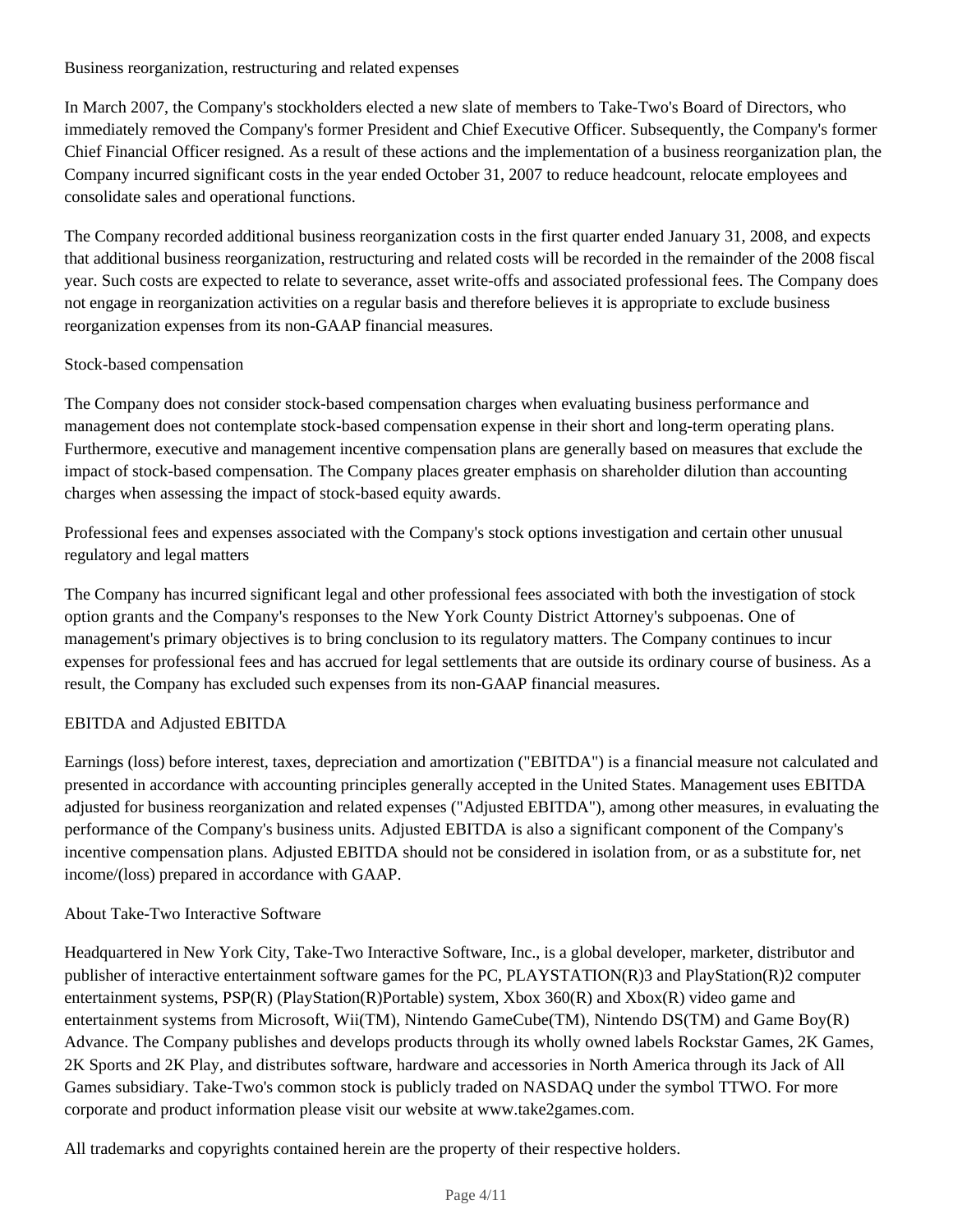Microsoft, Windows, the Windows Vista Start button, Xbox, Xbox 360, Xbox LIVE, and the Xbox logos are trademarks of the Microsoft group of companies, and 'Games for Windows' and the Windows Vista Start button logo are used under license from Microsoft.

"PlayStation", "PLAYSTATION", and "PS" Family logo are registered trademarks of Sony Computer Entertainment Inc.

Wii and Nintendo DS are trademarks of Nintendo. (C) 2006 Nintendo.

This press release contains forward-looking statements made in reliance upon the safe harbor provisions of Section 27A of the Securities Act of 1933, as amended, and Section 21E of the Securities Exchange Act of 1934, as amended. The statements contained herein which are not historical facts are considered forward-looking statements under federal securities laws. Such forward-looking statements are based on the beliefs of our management as well as assumptions made by and information currently available to them. The Company has no obligation to update such forward-looking statements. Actual results may vary significantly from these forward-looking statements based on a variety of factors. These risks and uncertainties include the matters relating to the Special Committee's investigation of the Company's stock option grants and the restatement of our consolidated financial statements. The investigation and conclusions of the Special Committee may result in claims and proceedings relating to such matters, including previously disclosed shareholder and derivative litigation and actions by the Securities and Exchange Commission and/or other governmental agencies and negative tax or other implications for the Company resulting from any accounting adjustments or other factors. Further risks and uncertainties associated with Electronic Arts' unsolicited proposal to acquire the Company include: the risk that key employees may pursue other employment opportunities due to concerns as to their employment security with the Company; the risk that the acquisition proposal will make it more difficult for the Company to execute its strategic plan and pursue other strategic opportunities; the risk that the future trading price of our common stock is likely to be volatile and could be subject to wide price fluctuations; and the risk that stockholder litigation in connection with Electronic Arts' unsolicited proposal, or otherwise, may result in significant costs of defense, indemnification and liability. Other important factors are described in the Company's Annual Report on Form 10-K for the fiscal year ended October 31, 2007, in the section entitled "Risk Factors" as updated in the Company's Quarterly Report on Form 10-Q for the fiscal quarter ended January 31, 2008, in the section entitled "Risk Factors." All forward-looking statements are qualified by these cautionary statements and are made only as of the date they are made.

#### TAKE-TWO INTERACTIVE SOFTWARE, INC. and SUBSIDIARIES CONDENSED CONSOLIDATED STATEMENTS OF OPERATIONS (Unaudited) (in thousands, except per share amounts)

|                                                                                                                        | Three months ended January 31,<br>--------------------- |                                   |  |                            |
|------------------------------------------------------------------------------------------------------------------------|---------------------------------------------------------|-----------------------------------|--|----------------------------|
|                                                                                                                        | 2008                                                    |                                   |  | 2007                       |
| Net revenue<br>---------------------------------                                                                       |                                                         | $$240,442$ $$277,340$             |  |                            |
| Cost of goods sold:<br>Product costs<br>Software development costs and                                                 |                                                         | 148,152                           |  | 164,143                    |
| royalties<br>Internal royalties<br>Licenses                                                                            |                                                         | 22,713<br>6,145<br>8,998          |  | 22,879<br>9,478<br>7,725   |
| Total cost of goods sold                                                                                               |                                                         | 186,008                           |  | 204,225                    |
| Gross profit                                                                                                           |                                                         | 54,434                            |  | 73,115                     |
| Selling and marketing<br>General and administrative<br>Research and development<br>Business reorganization and related |                                                         | 33,729<br>31,402<br>15,810<br>162 |  | 35,024<br>38,614<br>14,150 |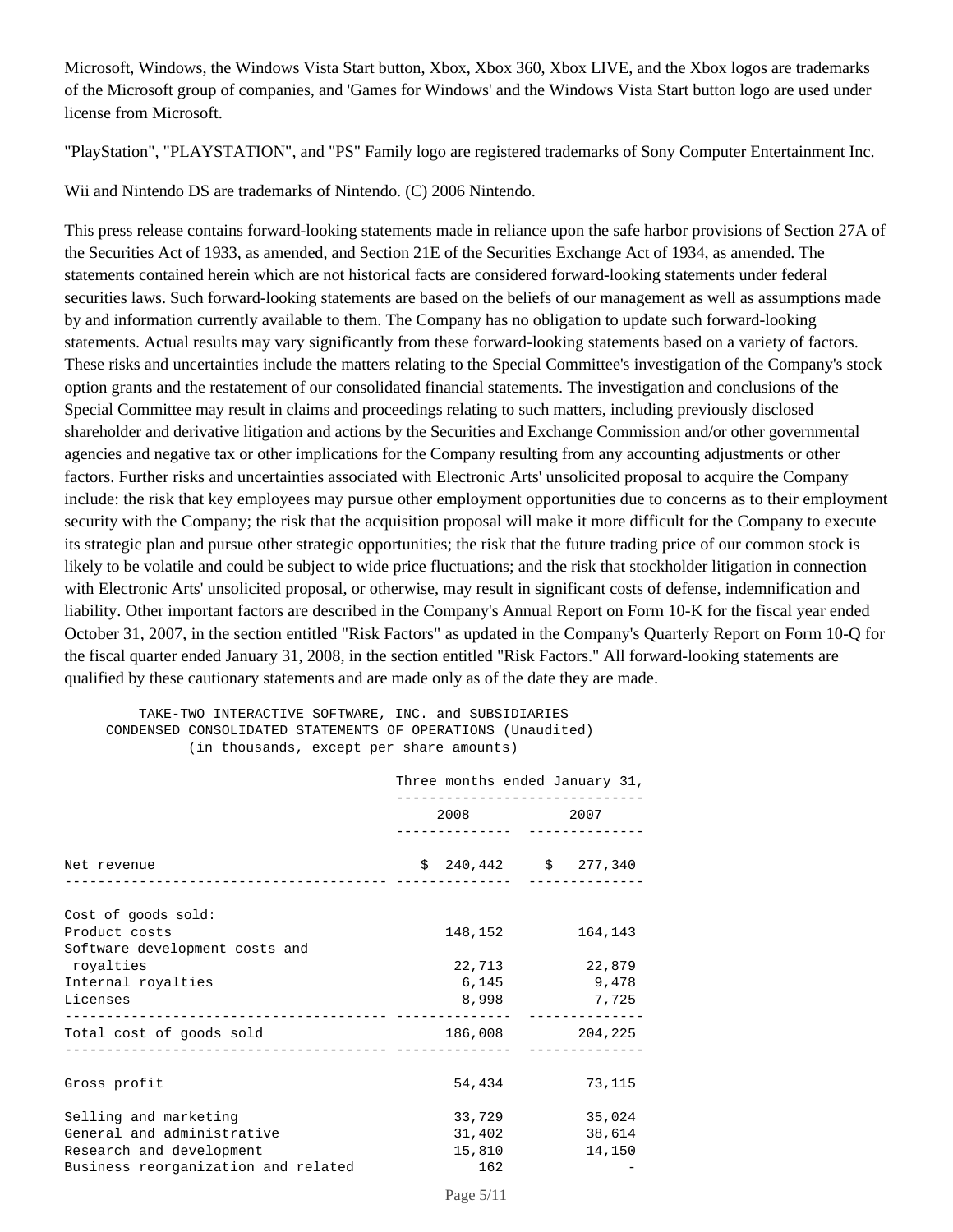| Depreciation and amortization                            | 6,409             | 6,661                            |
|----------------------------------------------------------|-------------------|----------------------------------|
| Total operating expenses                                 | 87,512            | 94,449                           |
| Loss from operations<br>Interest and other, net          | (33,078)<br>(152) | (21, 334)<br>862                 |
| Loss before income taxes<br>Income taxes                 | 4,767             | $(33, 230)$ $(20, 472)$<br>1,076 |
| Net loss                                                 |                   | $\sin(37,997)$ $\sin(21,548)$    |
| Basic and diluted loss per share                         |                   | $\sin(0.52)$ $\sin(0.30)$        |
| Basic and diluted weighted average<br>shares outstanding | 73,148            | 71,360                           |

|                                                          | Three months ended January 31, |                 |  |
|----------------------------------------------------------|--------------------------------|-----------------|--|
| OTHER INFORMATION<br>___________________________________ | 2008<br>-------------          | 2007            |  |
|                                                          |                                |                 |  |
| Total revenue mix                                        |                                |                 |  |
| Publishing                                               | 51%                            | 58%             |  |
| Distribution                                             | 49.8                           | 42%             |  |
| Geographic revenue mix                                   |                                |                 |  |
| North America                                            | 84%                            | 77%             |  |
| International                                            | 16%                            | 23%             |  |
| Publishing revenue platform mix                          |                                |                 |  |
| Sony PlayStation 2                                       | 25%                            | 36%             |  |
| Microsoft Xbox 360                                       | 21%                            | 15%             |  |
| Nintendo Wii                                             | 19%                            | 0%              |  |
| Sony PSP                                                 | 13%                            | 20 <sup>8</sup> |  |
| PC                                                       | 10%                            | 12%             |  |
| Sony PLAYSTATION 3                                       | 8 <sup>°</sup>                 | 6%              |  |
| Nintendo Handhelds                                       | 3 <sup>°</sup>                 | $1\%$           |  |
| Microsoft Xbox                                           | 1 <sub>8</sub>                 | 4%              |  |
| Accessories and other                                    | 0 <sup>°</sup>                 | 6%              |  |
|                                                          |                                |                 |  |

#### TAKE-TWO INTERACTIVE SOFTWARE, INC. and SUBSIDIARIES CONDENSED CONSOLIDATED BALANCE SHEETS (in thousands, except per share amounts)

 ------------ ----------- January 31, October 31, 2008 2007 ------------ ----------- ASSETS (Unaudited) Current assets: Cash and cash equivalents  $\upbeta$  54,388 \$ 77,757 Accounts receivable, net of allowances of \$52,778 and \$63,324 at January 31, 2008 and October 31, 2007, respectively 63,337 104,937 Inventory 82,487 99,331 Software development costs and licenses 157,153 141,441 Prepaid taxes and taxes receivable 23,479 40,316 Prepaid expenses and other 34,805 34,741 --------------------------------------------- ------------ -----------Total current assets 415,649 498,523 --------------------------------------------- ------------ -----------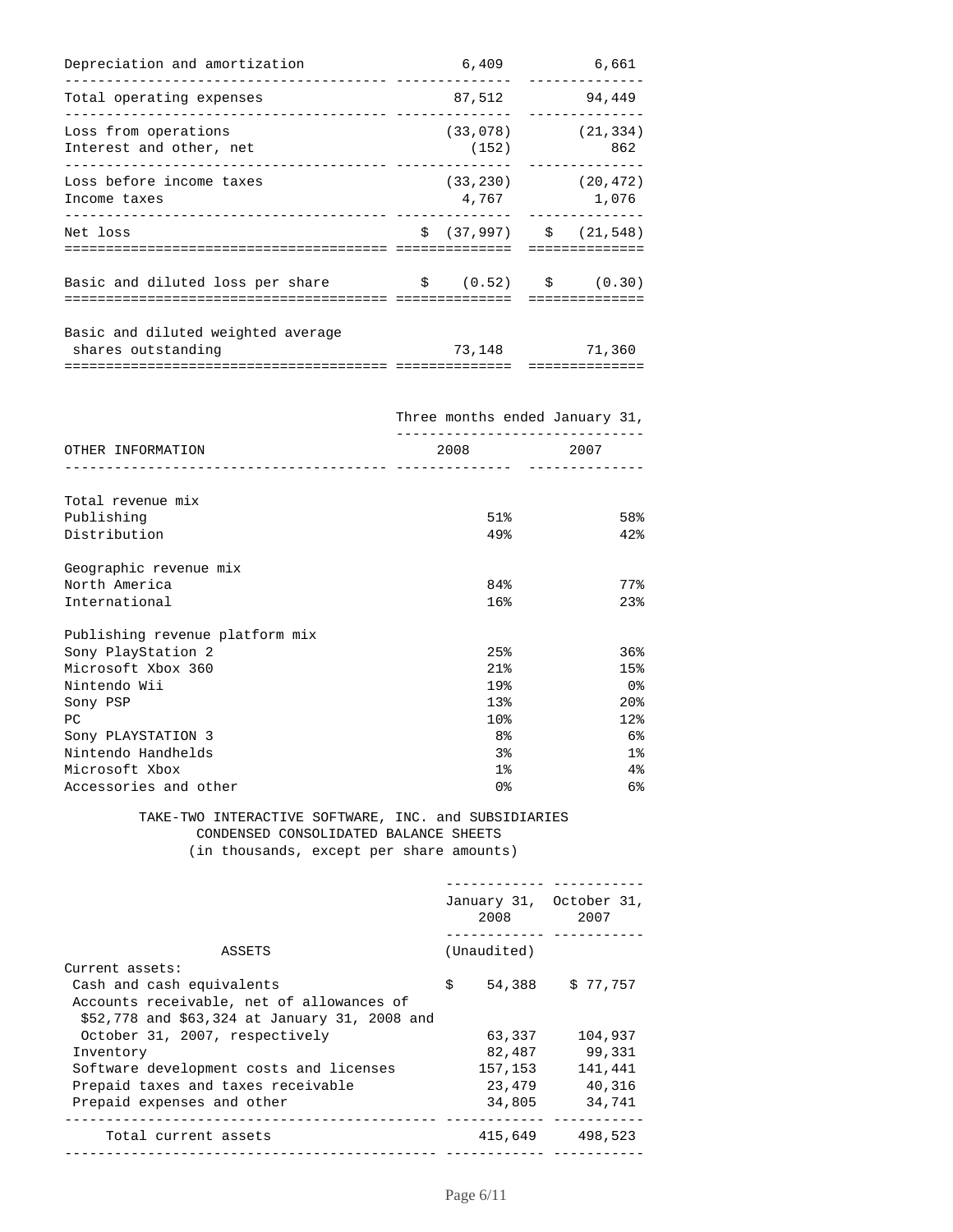| Fixed assets, net                                                       | 41,515                                   | 44,986                   |
|-------------------------------------------------------------------------|------------------------------------------|--------------------------|
| Software development costs and licenses, net                            |                                          |                          |
| of current portion                                                      | 35,199                                   | 34,465                   |
| Goodwill                                                                | 233,008                                  | 204,845                  |
| Other intangibles, net<br>Other assets                                  | 30,170                                   | 31,264                   |
|                                                                         | 17,544                                   | 17,060                   |
| Total assets                                                            | 773,085<br>S                             | \$831,143                |
|                                                                         |                                          |                          |
|                                                                         |                                          |                          |
| LIABILITIES AND STOCKHOLDERS' EQUITY                                    |                                          |                          |
| Current liabilities:                                                    | 68,096                                   |                          |
| Accounts payable<br>Accrued expenses and other current                  | \$                                       | \$128,782                |
| liabilities                                                             |                                          | 115,647 146,835          |
| Deferred revenue                                                        | 32,527                                   | 36,544                   |
|                                                                         |                                          |                          |
| Total current liabilities                                               | 216,270                                  | 312,161                  |
| Deferred revenue                                                        | 25,000                                   | 25,000                   |
| Line of credit                                                          | 36,000                                   | 18,000                   |
| Income taxes payable                                                    | 28,414                                   |                          |
| Other long-term liabilities                                             | 5,285                                    | 4,828                    |
|                                                                         |                                          |                          |
| Total liabilities                                                       |                                          | 310,969 359,989          |
| Commitments and contingencies                                           |                                          |                          |
| Stockholders' equity:                                                   |                                          |                          |
| Common stock, \$.01 par value, 100,000 shares                           | 761                                      | 743                      |
| authorized; 76,126 and 74,273 shares issued                             |                                          |                          |
| and outstanding at January 31, 2008 and                                 |                                          |                          |
| October 31, 2007, respectively                                          |                                          |                          |
| Additional paid-in capital                                              | 549,562                                  | 513,297                  |
| Accumulated deficit                                                     |                                          | $(116, 819)$ $(77, 747)$ |
| Accumulated other comprehensive income                                  | 28,612                                   | 34,861                   |
|                                                                         |                                          |                          |
| Total stockholders' equity                                              |                                          | 462,116 471,154          |
|                                                                         |                                          |                          |
| Total liabilities and stockholders'                                     |                                          |                          |
| equity                                                                  | \$                                       | 773,085 \$831,143        |
|                                                                         |                                          |                          |
| TAKE-TWO INTERACTIVE SOFTWARE, INC. and SUBSIDIARIES                    |                                          |                          |
| CONDENSED CONSOLIDATED STATEMENTS OF CASH FLOWS (Unaudited)             |                                          |                          |
| (in thousands)                                                          |                                          |                          |
|                                                                         | Three months ended January 31,           |                          |
|                                                                         | --------------------------               |                          |
|                                                                         | 2008<br>---------------- --------------- | 2007                     |
| Operating activities:                                                   |                                          |                          |
| Net loss                                                                | $$ (37,997)$ $$ (21,548)$                |                          |
| --------------------                                                    |                                          |                          |
| Adjustments to reconcile net loss to<br>net cash provided by (used for) |                                          |                          |
| operating activities:                                                   |                                          |                          |
| Amortization and impairment of                                          |                                          |                          |
| software development costs and                                          |                                          |                          |
| licenses (1)                                                            | 18,581                                   | 18,835                   |
| Depreciation and amortization of                                        |                                          |                          |
| long-lived assets                                                       | 6,409                                    | 6,661                    |
| Amortization and impairment of                                          |                                          |                          |
|                                                                         |                                          |                          |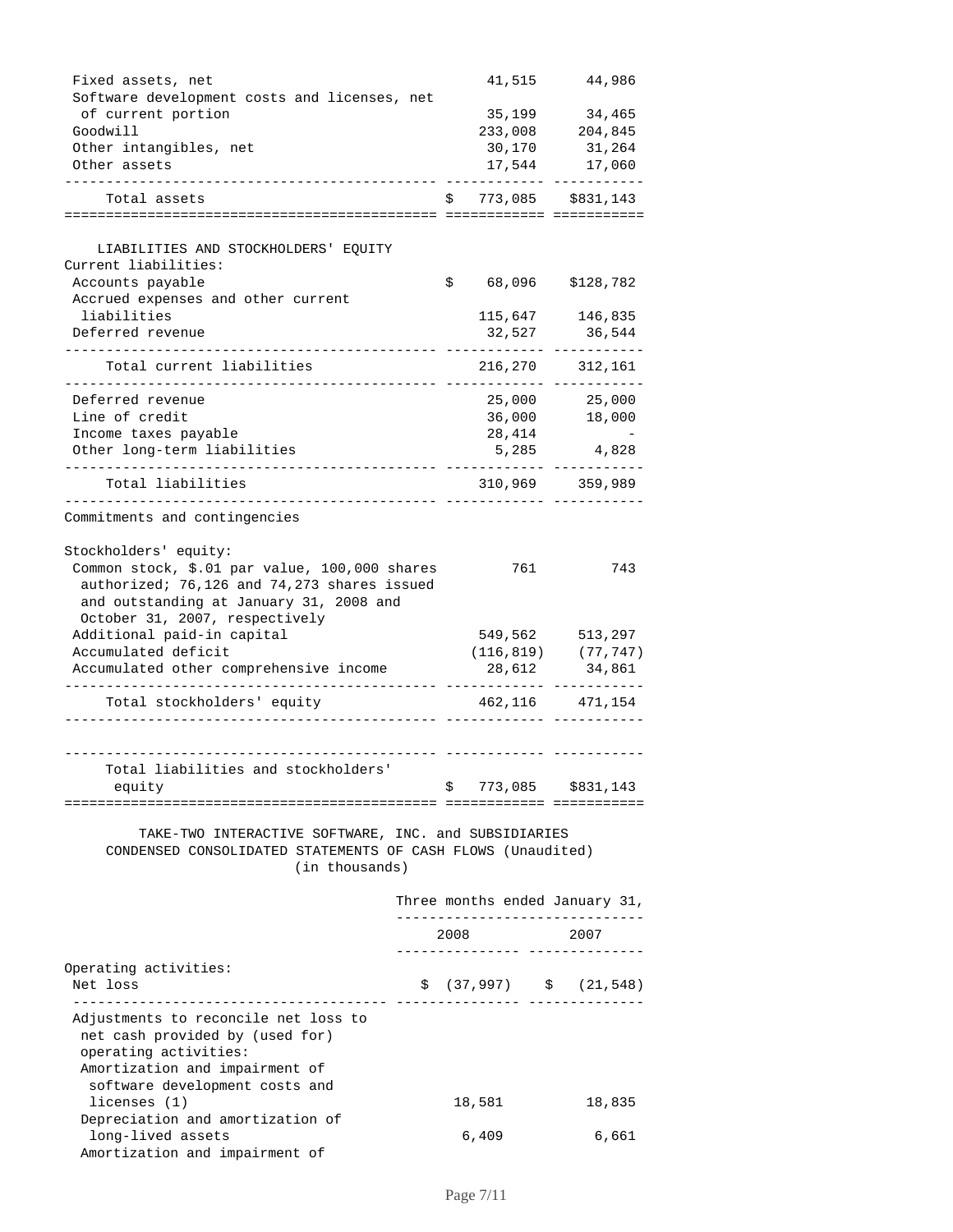| intellectual property<br>Stock-based compensation (2)<br>Benefit for deferred income taxes<br>Foreign currency transaction gain and                                                               | 351<br>6,073<br>(107)  | 925<br>3,992<br>(80)              |
|---------------------------------------------------------------------------------------------------------------------------------------------------------------------------------------------------|------------------------|-----------------------------------|
| other<br>Changes in assets and liabilities, net<br>of effect from purchases of<br>businesses:                                                                                                     | (1, 387)               | (604)                             |
| Accounts receivable                                                                                                                                                                               | 42,420                 | 63,891                            |
| Inventory                                                                                                                                                                                         | 16,844                 | 13,326                            |
| Software development costs and                                                                                                                                                                    |                        |                                   |
| licenses                                                                                                                                                                                          | (34, 023)              | (38, 315)                         |
| Prepaid expenses, other current and                                                                                                                                                               |                        |                                   |
| other non-current assets                                                                                                                                                                          | 17,551                 | 25,431                            |
| Accounts payable, accrued expenses,                                                                                                                                                               |                        |                                   |
| deferred revenue, income taxes                                                                                                                                                                    |                        |                                   |
| payable and                                                                                                                                                                                       | (74,080)               | (60, 391)                         |
| other liabilities                                                                                                                                                                                 |                        |                                   |
| Total adjustments                                                                                                                                                                                 | (1, 368)               | 33,671                            |
| . _ _ _ _ _ _ _ _ _ _ _ _ _ _ _ _ _ _<br>. . <u>.</u> .                                                                                                                                           |                        |                                   |
| Net cash (used for) provided by                                                                                                                                                                   |                        |                                   |
| operating activities                                                                                                                                                                              |                        | $(39, 365)$ 12, 123               |
| Investing activities:<br>Purchase of fixed assets<br>Payments for purchases of businesses,<br>net of cash acquired                                                                                | (1, 370)<br>(151)      | (7, 742)                          |
| Net cash used for investing activities                                                                                                                                                            | (1, 521)               | (7, 742)                          |
| Financing activities:<br>Proceeds from exercise of options<br>Net borrowings on line of credit<br>Payment of debt issuance costs<br>Repurchase of common stock<br>Net cash provided by (used for) | 937<br>18,000<br>(979) | (12)                              |
| financing activities                                                                                                                                                                              | 17,958                 | (12)                              |
| Effects of exchange rates on cash and<br>cash equivalents<br>------------- ------------<br>-------------                                                                                          | (441)                  | 1,302                             |
| Net (decrease) increase in cash and<br>cash equivalents<br>Cash and cash equivalents, beginning                                                                                                   | (23, 369)              | 5,671                             |
| of year                                                                                                                                                                                           |                        | 77,757 132,480                    |
| ------------------------------- ------<br>Cash and cash equivalents, end of<br>period                                                                                                             | \$                     | ---- -------<br>54,388 \$ 138,151 |
| (1) Excludes stock-based compensation<br>(2) Includes the net effects of capitalization and amortization of<br>stock-based compensation<br>THERE ARTIZE CORPUSE                                   | <b>TMO</b>             |                                   |

 TAKE-TWO INTERACTIVE SOFTWARE, INC. and SUBSIDIARIES CONDENSED CONSOLIDATED STATEMENTS OF OPERATIONS (Unaudited) (in thousands, except per share amounts)

Non-GAAP Reconciling Items

----------------------------

|  |                         | Non-GAAP |  |
|--|-------------------------|----------|--|
|  | Three Business Profess- | three    |  |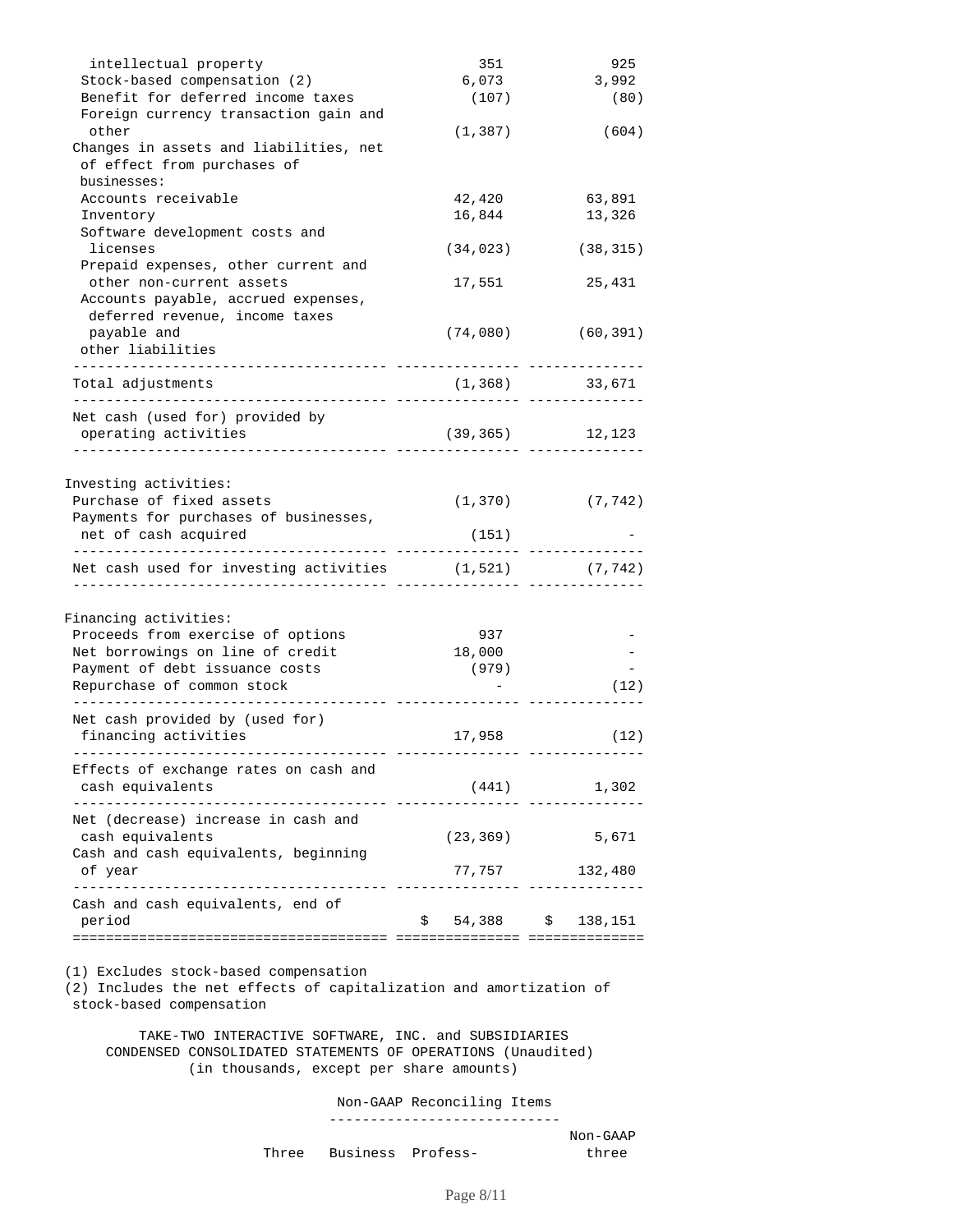|                                                                                                                                                                                                                                                                                                                                                              | months         | reorgani- ional<br>ended zation fees and based ended                                              | Stock- months                                                                   |                                               |
|--------------------------------------------------------------------------------------------------------------------------------------------------------------------------------------------------------------------------------------------------------------------------------------------------------------------------------------------------------------|----------------|---------------------------------------------------------------------------------------------------|---------------------------------------------------------------------------------|-----------------------------------------------|
|                                                                                                                                                                                                                                                                                                                                                              |                | January and legal compen- January<br>31, 2008 related matters sation 31, 2008                     |                                                                                 |                                               |
| Net revenue                                                                                                                                                                                                                                                                                                                                                  | \$240,442      |                                                                                                   | $\begin{array}{ccccccc}\n\xi & - & \xi & - & \xi & - & \xi240,442\n\end{array}$ |                                               |
| Cost of goods sold:                                                                                                                                                                                                                                                                                                                                          |                |                                                                                                   |                                                                                 |                                               |
| Product costs<br>Software development                                                                                                                                                                                                                                                                                                                        | 148,152        |                                                                                                   |                                                                                 | $-148,152$                                    |
| costs and royalties 22,713                                                                                                                                                                                                                                                                                                                                   |                |                                                                                                   | $-$ (746) 21,967                                                                |                                               |
| Internal royalties<br>Licenses                                                                                                                                                                                                                                                                                                                               | 6,145<br>8,998 |                                                                                                   |                                                                                 | $-6,145$<br>8,998                             |
| Total cost of goods<br>sold                                                                                                                                                                                                                                                                                                                                  | 186,008        |                                                                                                   | $-$ (746) 185,262                                                               |                                               |
| Gross profit                                                                                                                                                                                                                                                                                                                                                 | 54,434         |                                                                                                   | 746                                                                             | 55,180                                        |
| Selling and marketing 33,729<br>General and                                                                                                                                                                                                                                                                                                                  |                |                                                                                                   | (867)                                                                           | 32,862                                        |
| administrative                                                                                                                                                                                                                                                                                                                                               | 31,402         |                                                                                                   | $(1, 494)$ $(3, 372)$                                                           | 26,536                                        |
| Research and<br>development<br>Business                                                                                                                                                                                                                                                                                                                      | 15,810         |                                                                                                   | $-$ (1,088)                                                                     | 14,722                                        |
| reorganization and<br>related                                                                                                                                                                                                                                                                                                                                |                | 162 (162)                                                                                         |                                                                                 |                                               |
| Depreciation and<br>amortization                                                                                                                                                                                                                                                                                                                             | 6,409          |                                                                                                   |                                                                                 | 6,409                                         |
| Total operating<br>expenses                                                                                                                                                                                                                                                                                                                                  |                | 87,512 (162) (1,494) (5,327) 80,529                                                               |                                                                                 |                                               |
| Loss from operations (33,078) 162 1,494 6,073 (25,349)<br>Interest and other,<br>net                                                                                                                                                                                                                                                                         |                |                                                                                                   |                                                                                 | (152)                                         |
|                                                                                                                                                                                                                                                                                                                                                              | (152)          |                                                                                                   |                                                                                 |                                               |
| Loss before income<br>taxes<br>Income taxes                                                                                                                                                                                                                                                                                                                  | 4,767          |                                                                                                   |                                                                                 | $(33, 230)$ 162 1,494 6,073 (25,501)<br>4,767 |
| Net loss                                                                                                                                                                                                                                                                                                                                                     |                | $\frac{1}{2}(37,997)$ $\frac{1}{2}(162, \frac{1}{2}1,494, \frac{1}{2}6,073, \frac{1}{2}(30,268))$ |                                                                                 |                                               |
| Basic and diluted<br>loss per share* $\qquad \qquad$ \$ (0.52) $\qquad \qquad$ $\qquad$ $\qquad$ $\qquad$ $\qquad$ $\qquad$ $\qquad$ $\qquad$ $\qquad$ $\qquad$ $\qquad$ $\qquad$ $\qquad$ $\qquad$ $\qquad$ $\qquad$ $\qquad$ $\qquad$ $\qquad$ $\qquad$ $\qquad$ $\qquad$ $\qquad$ $\qquad$ $\qquad$ $\qquad$ $\qquad$ $\qquad$ $\qquad$ $\qquad$ $\qquad$ |                |                                                                                                   |                                                                                 |                                               |
| Basic and diluted<br>weighted average<br>shares outstanding 73,148<br>===================================                                                                                                                                                                                                                                                    |                |                                                                                                   |                                                                                 | 73,148<br>=========                           |
| EBITDA:<br>Loss before income<br>taxes<br>Interest and other,                                                                                                                                                                                                                                                                                                | \$ (33, 230)   |                                                                                                   |                                                                                 | \$(25, 501)                                   |
| net<br>Depreciation and<br>amortization                                                                                                                                                                                                                                                                                                                      | 152<br>6,409   |                                                                                                   |                                                                                 | 152<br>6,409                                  |
|                                                                                                                                                                                                                                                                                                                                                              | \$(26, 669)    |                                                                                                   |                                                                                 | \$(18, 940)                                   |
| EBITDA                                                                                                                                                                                                                                                                                                                                                       |                |                                                                                                   |                                                                                 |                                               |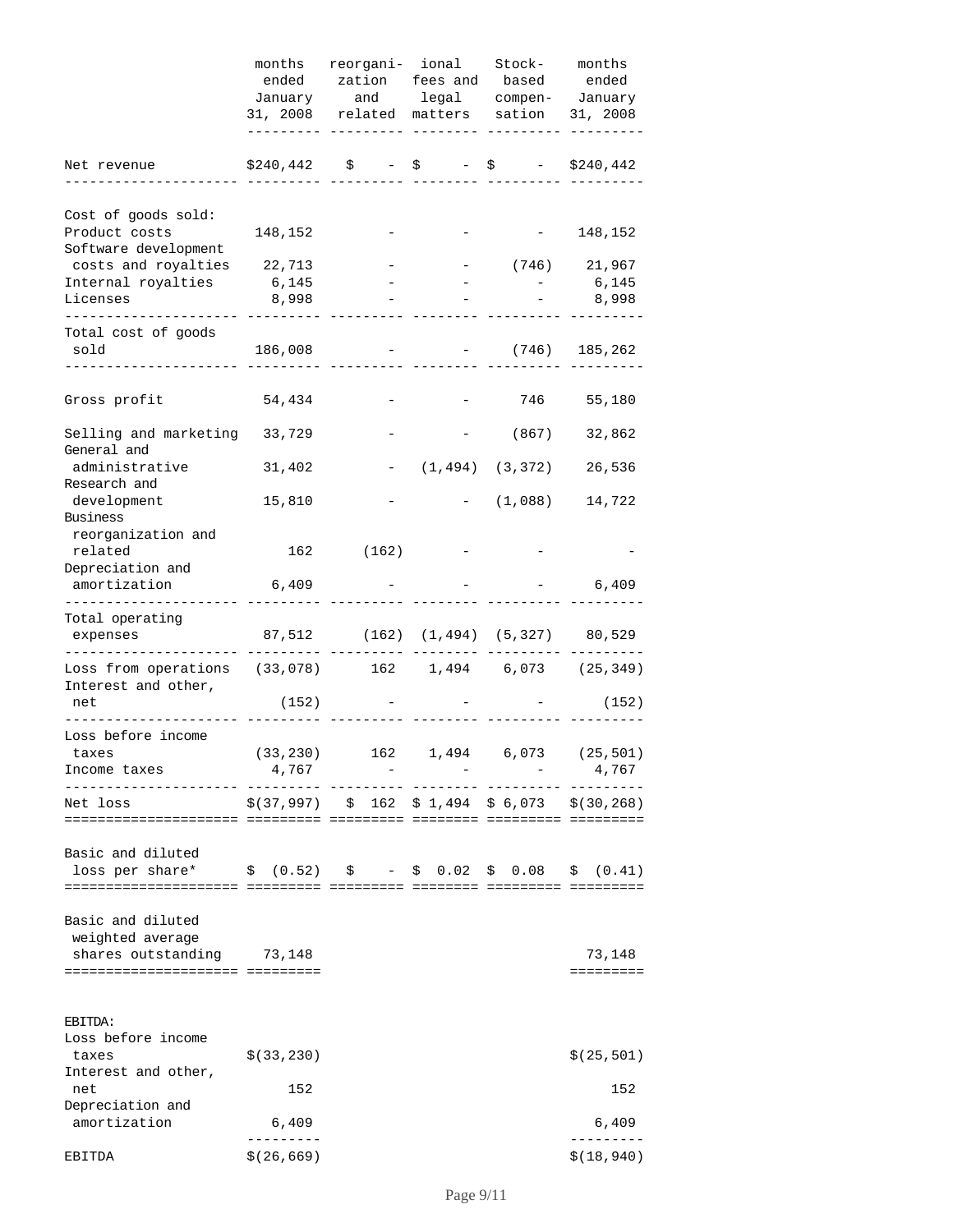| Add: Business<br>reorganization and |             |             |
|-------------------------------------|-------------|-------------|
| related                             | 162         |             |
|                                     |             |             |
| Adjusted EBITDA                     | \$(26, 507) | \$(18, 940) |
|                                     |             |             |

\*Basic and diluted loss per share may not add due to rounding

 TAKE-TWO INTERACTIVE SOFTWARE, INC. and SUBSIDIARIES CONDENSED CONSOLIDATED STATEMENTS OF OPERATIONS (Unaudited) (in thousands, except per share amounts)

|                                                              |                                        | Non-GAAP Reconciling Items                                                                                                                                                      |            |                       |                                 |
|--------------------------------------------------------------|----------------------------------------|---------------------------------------------------------------------------------------------------------------------------------------------------------------------------------|------------|-----------------------|---------------------------------|
|                                                              | Three                                  | Business Profess-<br>months reorgani- ional Stock- months<br>ended zation fees and based ended<br>January and legal compen- January<br>31, 2007 related matters sation 31, 2007 |            |                       | Non-GAAP<br>three               |
| Net revenue                                                  | $$277,340 \t$ - $ - $ - $ - $ 277,340$ |                                                                                                                                                                                 |            |                       |                                 |
| Cost of goods sold:<br>Product costs<br>Software development | 164,143                                |                                                                                                                                                                                 |            |                       | $-164, 143$                     |
| costs and royalties 22,879<br>Internal royalties             | 9,478                                  |                                                                                                                                                                                 |            | $\sim$                | $-$ (545) 22,334<br>$9,478$     |
| Licenses                                                     | 7,725                                  |                                                                                                                                                                                 |            |                       | 7,725                           |
|                                                              |                                        |                                                                                                                                                                                 |            |                       |                                 |
| Total cost of goods<br>sold                                  | 204,225                                |                                                                                                                                                                                 |            |                       | $-$ (545) 203,680               |
| Gross profit                                                 | 73,115                                 |                                                                                                                                                                                 |            |                       | 545 73,660                      |
| Selling and marketing 35,024<br>General and                  |                                        |                                                                                                                                                                                 |            | (307)                 | 34,717                          |
| administrative<br>Research and                               | 38,614                                 |                                                                                                                                                                                 |            | $(7, 225)$ $(1, 954)$ | 29,435                          |
| development<br>Business                                      | 14,150                                 |                                                                                                                                                                                 |            | (1, 186)              | 12,964                          |
| reorganization and<br>related<br>Depreciation and            |                                        |                                                                                                                                                                                 |            |                       |                                 |
| amortization                                                 | 6,661                                  |                                                                                                                                                                                 |            |                       | 6,661                           |
| . _ _ _ _ _ _ _ _ _ _<br>Total operating<br>expenses         | 94,449                                 |                                                                                                                                                                                 |            |                       | $-$ (7,225) (3,447) 83,777      |
| Loss from operations (21,334)                                |                                        |                                                                                                                                                                                 |            |                       | 7,225 3,992 (10,117)            |
| Interest and other,<br>net                                   | 862                                    |                                                                                                                                                                                 |            |                       | 862                             |
| Loss before income<br>taxes<br>Income taxes                  | (20, 472)<br>1,076                     |                                                                                                                                                                                 |            |                       | $-7,225$ 3,992 (9,255)<br>1,076 |
| Net loss                                                     | \$(21,548)                             | \$                                                                                                                                                                              | - \$ 7,225 | \$ 3,992              | \$(10, 331)                     |
|                                                              |                                        |                                                                                                                                                                                 |            |                       |                                 |